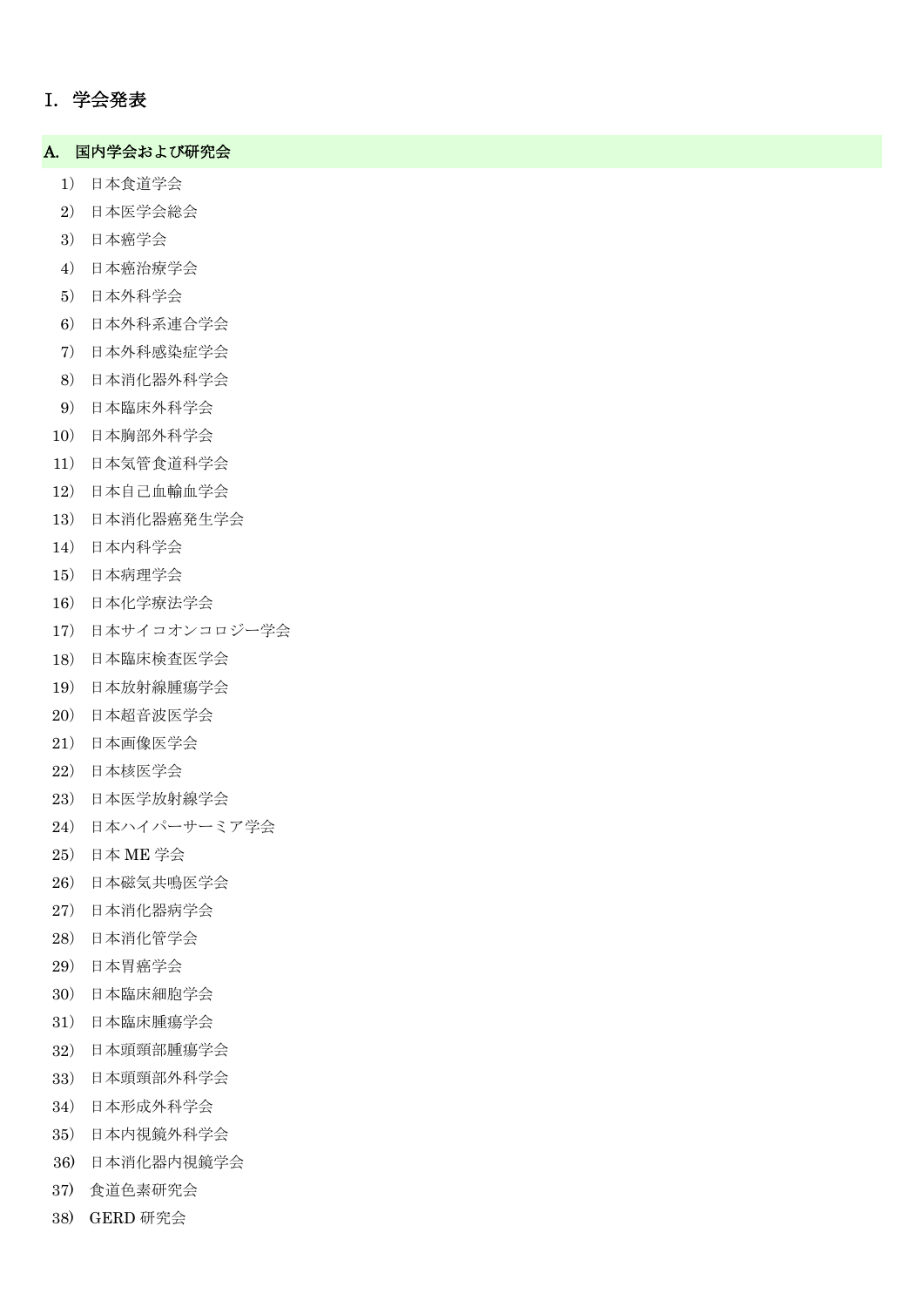- 39) 食道内視鏡外科研究会
- 40) 日本消化器内視鏡学会地方会
- 41) 日本再生医療学会
- 42) 日本組織培養学会
- 43) 日本ヒト細胞学会
- 44) 日本腹部救急医学会

### B. 国際学会

- 1) American Association for Cancer Research
- 2) American College of Surgeons
- 3) American Society of Clinical Oncology
- 4) American Society for Radiation Oncology
- 5) American Surgical Association
- 6) Asia Pacific Cancer Conference
- 7) Asian Surgical Association
- 8) British Surgical Research Society
- 9) European Society for Surgical Research
- 10) Federation of European Cancer Societies
- 11) Federation of European Society of Surgical Oncology
- 12) Federation of European Society for Medical Oncology
- 13) European Society for Therapeutic Radiology and Oncology
- 14) International Agency for Cancer Research
- 15) International College of Surgeons
- 16) International Cancer Congress
- 17) International Congress of the Chemotherapy
- 18) International Congress of Cytology
- 19) International Congress of Radiology
- 20) International Society of Chemotherapy
- 21) International Society of Surgery
- 22) International Society for Diseases of the Esophagus
- 23) International Union of Immunological Societies
- 24) International Union for Cancer Research
- 25) Radiological Society of North America
- 26) Society of American Gastrointestinal Endoscopic Surgeons
- 27) Society of Laparoscopic Surgeons
- 28) Society of Surgical Oncology
- 29) World Federation of Ultrasound in Medicine and Biology
- 30) American Association for Thoracic Surgery
- 31) ASCO GI conference
- 32) European Association for Cardiothoracic Surgery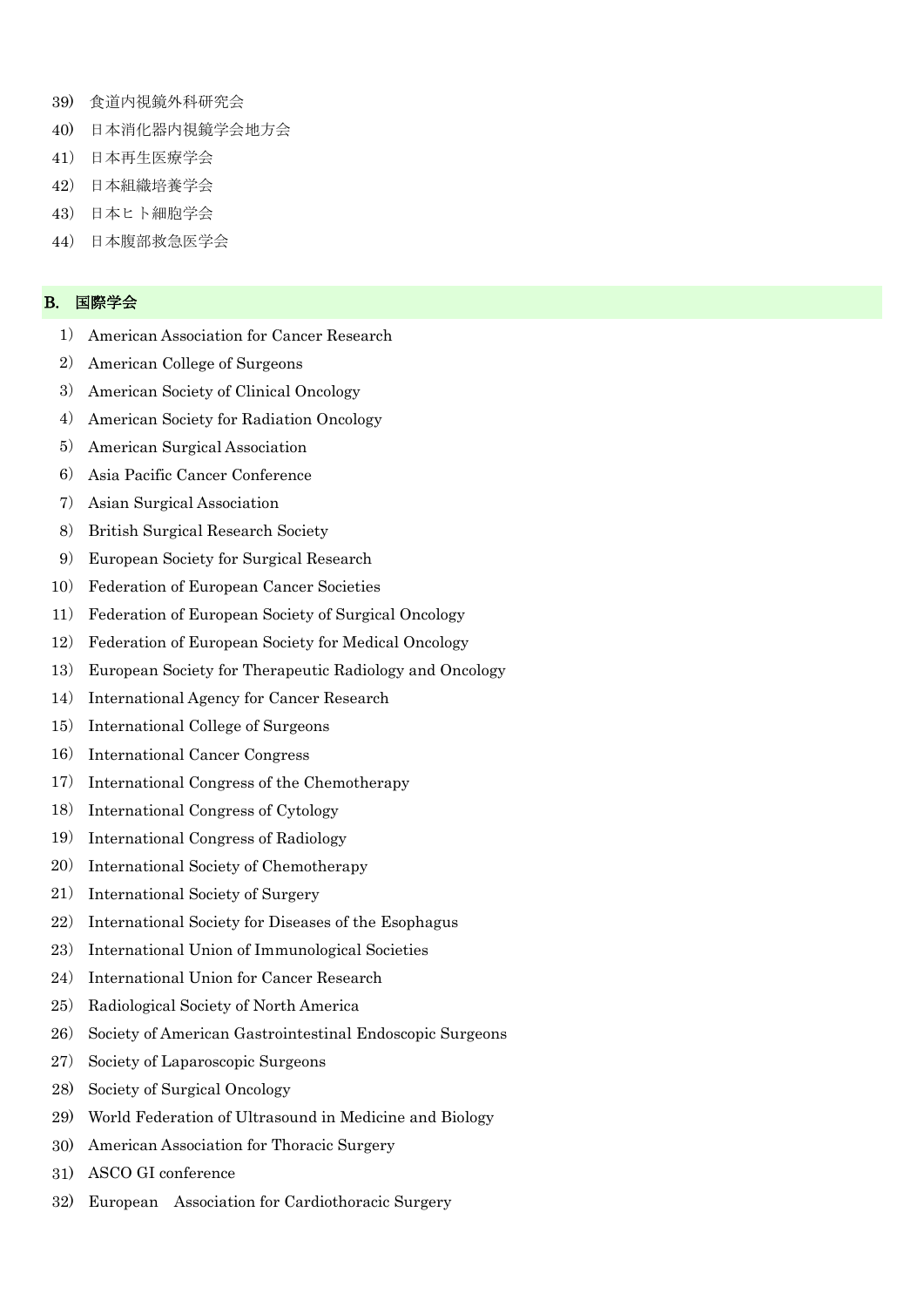- 33) International Gastric Cancer Congress (※ただし、内容が「食道胃接合部癌」「噴門癌」に関するものに限る)
- 34) Society of Thoracic Surgeons

# II. 学術論文

### A. 和文論文

- 1. 著書
- 2. 学会機関誌
	- ) 超音波医学
	- ) 日本医学会総会会誌
	- ) 日本化学療法学会雑誌
	- ) 日本核医学会誌
	- ) 日本気管食道科学会会報
	- ) 日本癌検診診断学会誌
	- ) 日本外科学会雑誌
	- ) 日本外科系連合学会誌
	- ) 日本消化器外科学会雑誌
	- ) 日本消化器内視鏡学会雑誌
	- ) 日本消化器病学会雑誌
	- ) 日本内科学会雑誌
	- ) 日本内視鏡外科学会雑誌
	- ) 日本内分泌学会雑誌
	- ) 日本臨床外科学会雑誌
	- 16) 日本臨床細胞学会雑誌
	- 17) 日本臨床腫瘍学会雑誌
- 3. 学術雑誌
	- ) 医学のあゆみ
	- ) 胃と腸
	- ) 医療
	- ) Oncologia
	- ) 核医学
	- ) 画像診断
	- ) 癌と化学療法
	- ) 癌の臨床
	- ) 外科
	- ) 外科治療
	- ) 最新医学
- ) 手術
- ) 診断と治療
- ) 総合臨床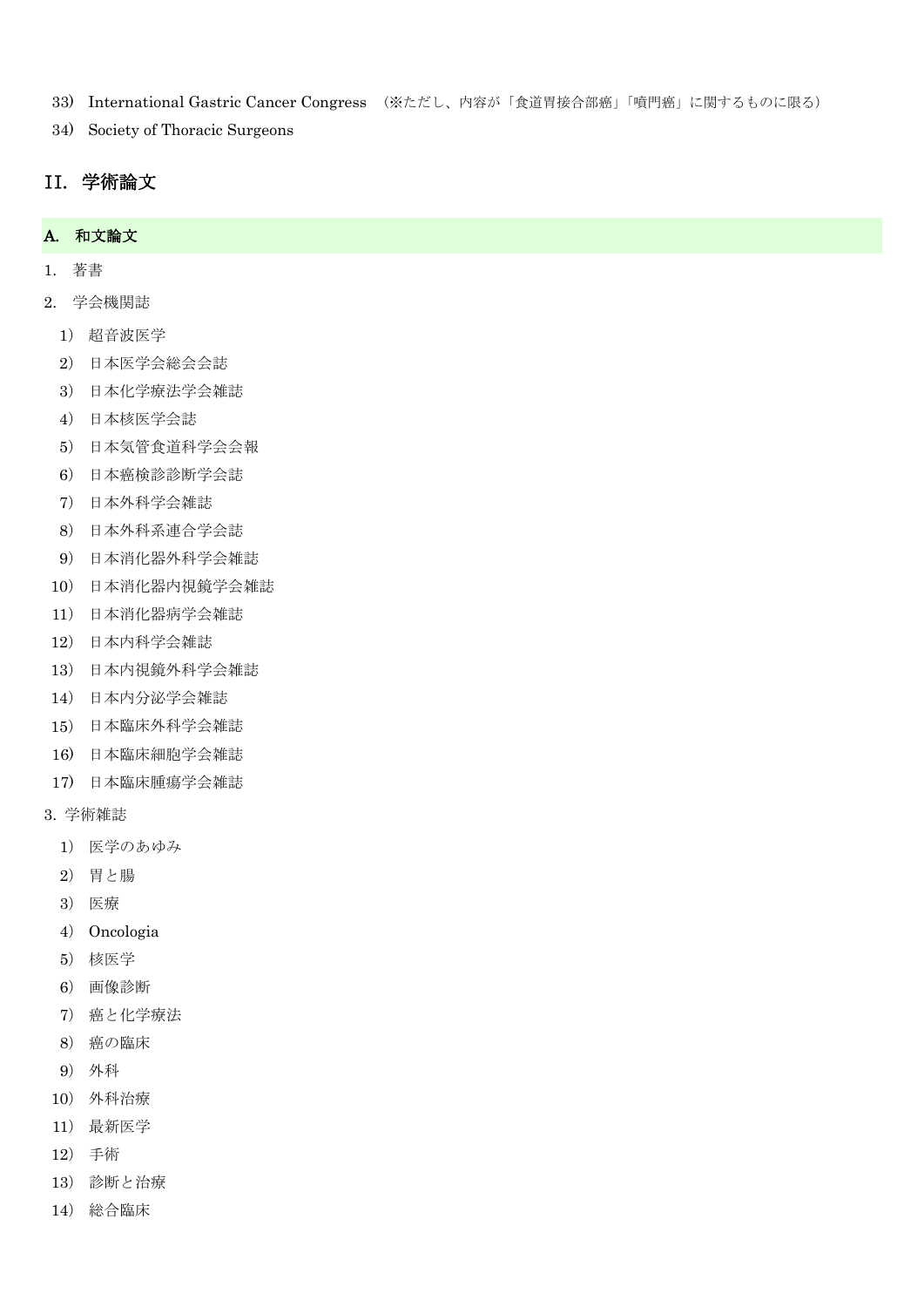- 15) 消化器外科
- 16) 消化器内視鏡
- 17) ターミナルケア
- 18) 治療
- 19) 内科
- 20) 内分泌と代謝
- 21) 日本医師会雑誌
- 22) 日本医事新報
- 23) 日本臨床
- 24) Biotherapy
- 25) 臨床画像
- 26) 臨床外科
- 27) 臨床成人病
- 28) 臨床と研究
- 29) 臨床病理
- 30) 臨床放射線
- 31) 外科診療
- 32) 消化器科
- 33) 臨床消化器内科
- 4. 大学医学雑誌

### B. 欧文論文

- 1. 著書
- 2. 欧文掲載誌
	- 1) Acta Cytologica
	- 2) Acta Oncologica
	- 3) Acta Pathologica
	- 4) Acta Radiologica
	- 5) American Journal of Clinical Oncology
	- 6) American Journal of Medicine
	- 7) American Journal of Pathology
	- 8) American Journal of Surgery
	- 9) American Journal of Surgical Pathology
- 10) American Journal of Roentgenology
- 11) American Surgeon
- 12) Annals of Internal Medicine
- 13) Annals of Plastic Surgery
- 14) Annals of Surgery
- 15) Annals of Surgical Oncology
- 16) Annals of Thoracic Surgery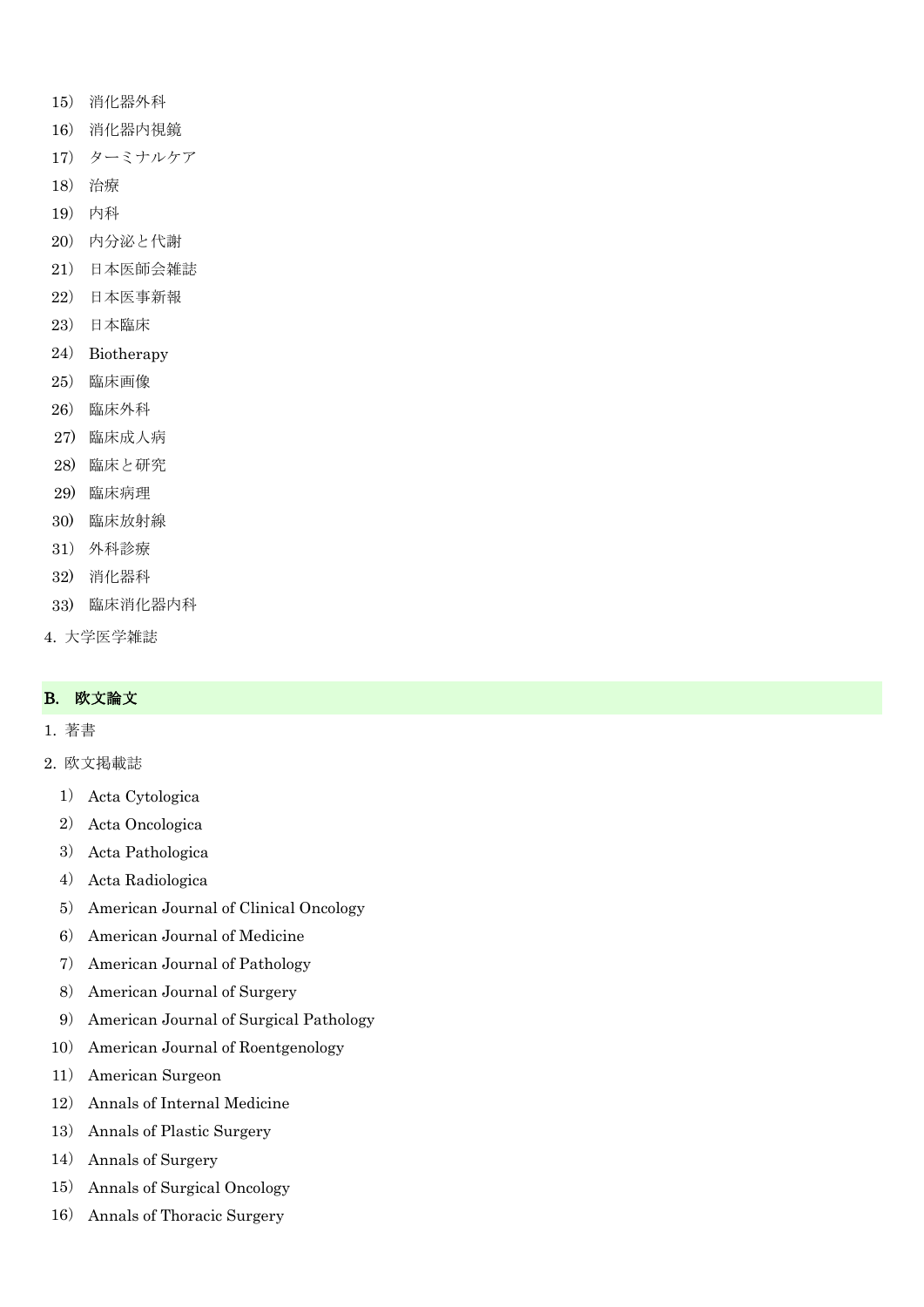- ) Anticancer Research
- ) Archives of Surgery
- ) Archives of Internal Medicine
- ) Asian Journal of Surgery
- ) Biochemical and Biophysical Research Communications
- ) British Journal of Cancer
- ) British Journal of Haematology
- ) British Journal of Radiology
- ) British Journal of Surgery
- ) British Medical Journal
- ) CA: A Cancer Journal for Clinicians
- ) Canadian Medical Association Journal
- ) Cancer
- ) Cancer Chemotherapy and Pharmacology
- ) Cancer Detection and Prevention
- ) Cancer Letters
- ) Cancer Research
- ) Cancer Science
- ) Cancer Treatment Reports
- ) Cancer Treatment Reviews
- ) Carcinogenesis
- ) Cell
- ) Chemotherapy
- ) Clinical Research
- ) Clinical Cancer Research
- ) Clinical and Experimental Metastasis
- ) Clinical Oncology
- ) Digestion
- ) Digestive Endoscopy
- ) Digestive Surgery
- ) Disease of the Esophagus
- ) Epidemiologic Reviews
- ) Endoscopy
- ) Epidemiology
- ) Esophagus
- ) European Journal of Cancer
- ) European Journal of Clinical Investigation
- ) European Journal of Surgical Oncology
- ) European Surgical Research
- ) Gastroenterology
- ) General Thoracic and Cardiovascular Surgery (Japanese Journal of Thoracic and Cardiovascular Surgery)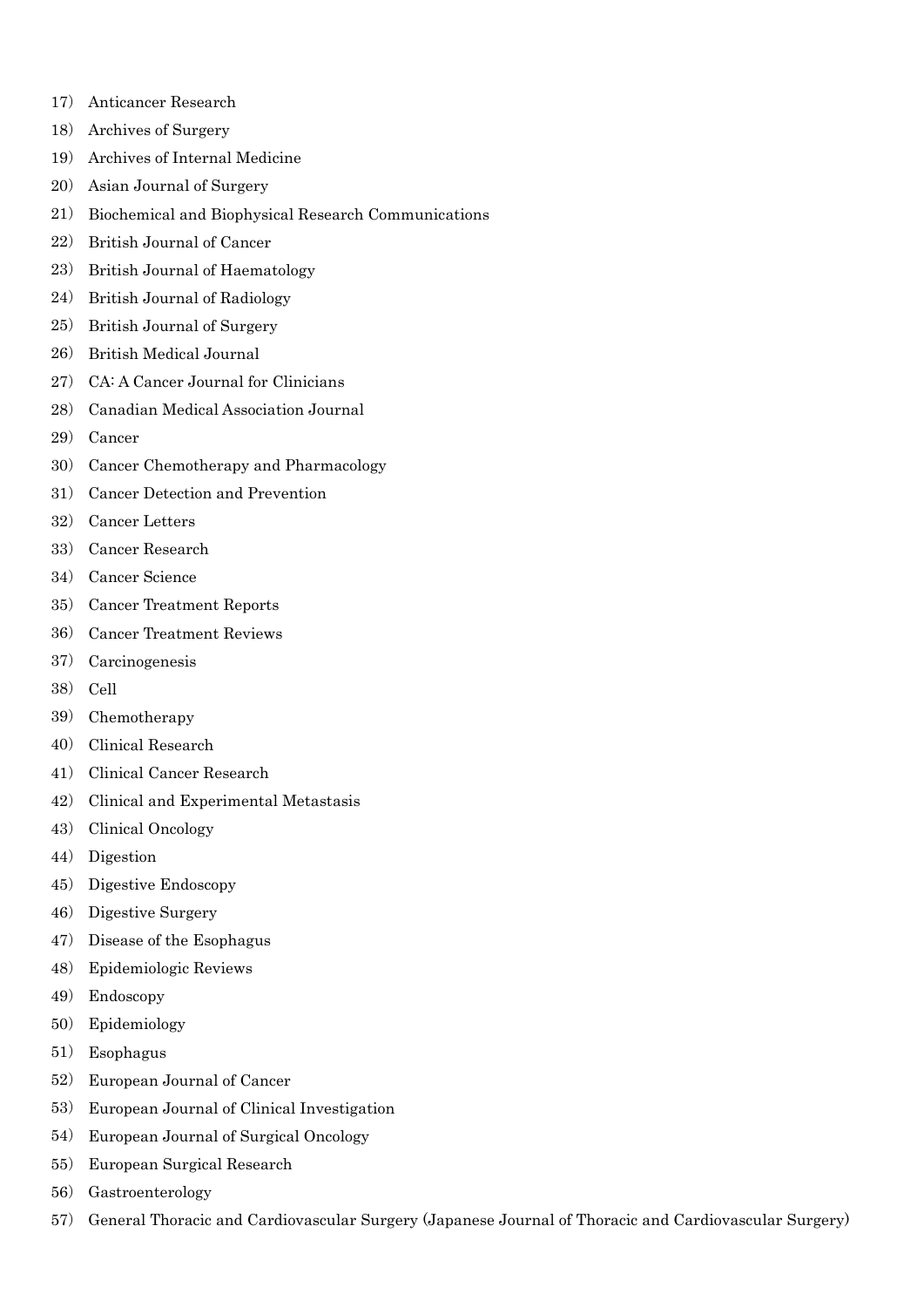- ) Gut
- ) Hepato-gastroenetrology
- ) Histopathology
- ) Human Pathology
- ) International Journal of Cancer
- ) International Journal of Clinical Oncology
- ) International Journal of Oncology
- ) International Journal of Radiation Oncology Biology Physics
- ) International Surgery
- ) Japanese Journal of Clinical Oncology
- ) Journal of the American College of Surgeons
- ) Journal of the American Medical Informatics Association
- ) Journal of Clinical Investigation
- ) Journal of Clinical Oncology
- ) Journal of Experimental Medicine
- ) Journal of Experimental and Clinical Cancer Research (JECCR)
- ) Journal of Human Genetics
- ) Journal of Internal Medicine
- ) Journal of Medical Physics
- ) Journal of the National Cancer Institute
- ) Journal of Surgical Oncology
- ) Journal of Surgical Research
- ) Journal of Pathology
- ) Lancet
- ) Medicine
- ) Modern Pathology
- ) Nature
- ) Nature Genetics
- ) New England Journal of Medicine
- ) Oncogene
- ) Oncology
- ) Oncology report
- ) Pathology International (Acta Pathologica Japonica)
- ) Proceedings of the National Academy of Sciences of the United States of America
- ) Japanese Journal of Radiology
- 93) Radiology
- 94) Radiotherapy and Oncology
- 95) Seminars in Surgical Oncology
- 96) Science
- 97) Surgery
- 98) Surgical Endoscopy